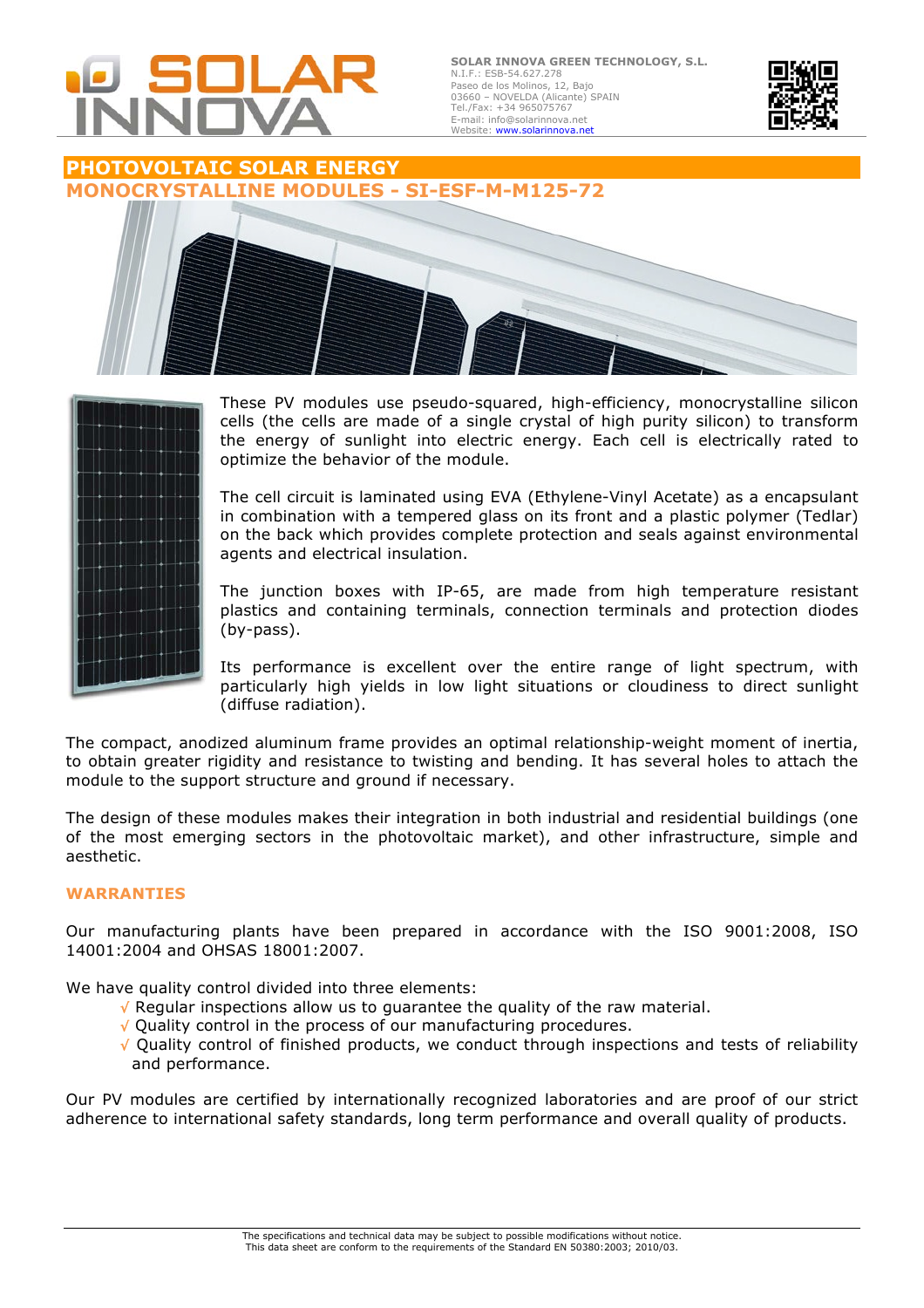

**SOLAR INNOVA GREEN TECHNOLOGY, S.L.** N.I.F.: ESB-54.627.278<br>Paseo de los Molinos, 12, Bajo<br>03660 – NOVELDA (Alicante) SPAIN<br>Tel./Fax: +34 965075767<br>Tel./Fax: +34 965075767<br>E-mail: info@solarinnova.net<br>Website: **www.solarinnova.net** 



## **PHOTOVOLTAIC SOLAR ENERGY MONOCRYSTALLINE MODULES - SI-ESF-M-M125-72**

| <b>CARACTERÍSTICAS ELÉCTRICAS</b>  |               |                          |       |       |       |       |       |
|------------------------------------|---------------|--------------------------|-------|-------|-------|-------|-------|
| <b>Maximum power (Pmpp)</b>        | Wp            | 195                      | 200   | 205   | 210   | 215   | 220   |
| <b>Tolerance</b>                   | Wp            | $0 \sim +5$              |       |       |       |       |       |
| Voltage at maximum power (Vmpp)    | Volts         | 36.68                    | 36.84 | 37.14 | 37.45 | 37.72 | 38    |
| Current at maximum power (Impp)    | Amperes       | 5.32                     | 5.43  | 5.52  | 5.61  | 5.70  | 5.79  |
| Open circuit voltage (Voc)         | Volts         | 45.29                    | 45.12 | 45.37 | 45.61 | 45.82 | 46.11 |
| <b>Short circuit current (Isc)</b> | Amperes       | 5.62                     | 5.77  | 5.86  | 5.95  | 6.04  | 6.13  |
| Maximum system Voltage (Vsyst)     | Volts         | 1000 (IEC)<br>$600$ (UL) |       |       |       |       |       |
| Diodes (By-pass)                   | Quantity      |                          |       |       |       |       |       |
| <b>Maximum series fuse</b>         | Amperes       | 10                       |       |       |       |       |       |
| Efficiency (nm)                    | $\frac{0}{0}$ | 15.27                    | 15.67 | 16.06 | 16.45 | 16.84 | 17.23 |
| <b>Form Factor</b>                 | $\%$          | $\geq 73$                |       |       |       |       |       |

| <b>MECHANICAL CHARACTERISTICS</b> |                        |                                          |                             |  |
|-----------------------------------|------------------------|------------------------------------------|-----------------------------|--|
| <b>Size</b>                       | Height                 | 1580 mm                                  | 62.2 inches                 |  |
|                                   | Width                  | 808 mm                                   | 31.8 inches                 |  |
|                                   | <b>Thickness</b>       | 40 mm                                    | 1.57 inches                 |  |
| Weight                            | <b>Net</b>             | 15.5 kg                                  | 34.2 lbs                    |  |
| <b>Frame</b>                      | Material               | Anodized aluminum AL6063-T5, minim 15 um |                             |  |
| Front                             | Material               | High transmissivity toughened glass      |                             |  |
|                                   | <b>Thickness</b>       | $3.2 \pm 0.2$ mm                         | 0.13 inches                 |  |
| <b>Cells</b>                      | Type                   | Monocrystalline                          |                             |  |
|                                   | Quantity               | $6 \times 12$                            |                             |  |
|                                   | <b>Size</b>            | 125 x 125 mm                             | 5 inches                    |  |
| Serial connection                 | Quantity               | 72                                       |                             |  |
| Parallel connection               | Quantity               | $\mathbf{1}$                             |                             |  |
| <b>Encapsulation</b>              | Material               | <b>EVA</b>                               |                             |  |
|                                   | <b>Thickness</b>       | $0.50 \pm 0.03$ mm                       | $0.020 \pm 0.0012$ inches   |  |
| <b>Back-Sheet</b>                 | Material               | <b>TPT</b>                               |                             |  |
|                                   | <b>Thickness</b>       | $0.32 \pm 0.03$ mm                       | $0.013 \pm 0.0012$ inches   |  |
| <b>Junction box</b>               | Material               | <b>PVC</b>                               |                             |  |
|                                   | Protection             | $IP-65$                                  |                             |  |
|                                   | Isolation              | Versus humidity and inclement weather    |                             |  |
| <b>Cables</b>                     | Type                   | Polarized and symmetric in length        |                             |  |
|                                   | Length                 | 900 mm                                   | 35.4 inches                 |  |
|                                   | Thickness              | $4 \text{ mm}^2$                         | $0.006$ inches <sup>2</sup> |  |
|                                   | Features               | Low contact resistance                   |                             |  |
| Minimal losses for voltage drop   |                        |                                          |                             |  |
| <b>Connectors</b>                 | <b>PVC</b><br>Material |                                          |                             |  |
|                                   | Type                   | MC4                                      |                             |  |
|                                   | Protection             |                                          | $IP-67$                     |  |

| <b>THERMAL CHARACTERISTICS</b>                                |                           |             |  |  |
|---------------------------------------------------------------|---------------------------|-------------|--|--|
| Temperature coefficient of short circuit current a (Icc)      | $\frac{9}{6}$ / $\circ$ C | $+0.028$    |  |  |
| Temperature coefficient of open circuit voltage $\beta$ (Voc) | $\frac{9}{6}$ /° C        | $-0.347$    |  |  |
| Temperature coefficient of power $\gamma$ (Pmpp)              | %/º C                     | $-0.471$    |  |  |
| Maximum power temperature coefficient (Impp)                  | $\%$ / $\circ$ C          | $+0.10$     |  |  |
| Voltage temperature coefficient of maximum power (Vmpp)       | %/º C                     | $-0.38$     |  |  |
| NOCT (Nominal Operating Cell Temperature)                     | $^{\circ}$ C              | $+47 \pm 2$ |  |  |

| <b>TOLERANCES</b>                   |                            |                                   |  |  |
|-------------------------------------|----------------------------|-----------------------------------|--|--|
| <b>Working temperature</b>          | $^{\circ}$ C/ $^{\circ}$ F | $-40 \sim +85$<br>$-40 \sim +185$ |  |  |
| <b>Dielectric Isolation Voltage</b> |                            | 3000                              |  |  |
| <b>Relative humidity</b>            | $\%$                       | $0 \sim 100$                      |  |  |
|                                     | m/s                        | 60                                |  |  |
| Wind resistance                     | kg/m <sup>2</sup>          | 2400                              |  |  |
|                                     | lbs/feet <sup>2</sup>      | 491.56                            |  |  |
|                                     | kq/m <sup>2</sup>          | 551 (5400 Pa) IEC                 |  |  |
| Mechanical load-bearing capacity    | lbs/feet <sup>2</sup>      | 75.2 (3600 Pa) UL                 |  |  |
| Fire resistance                     | Class                      |                                   |  |  |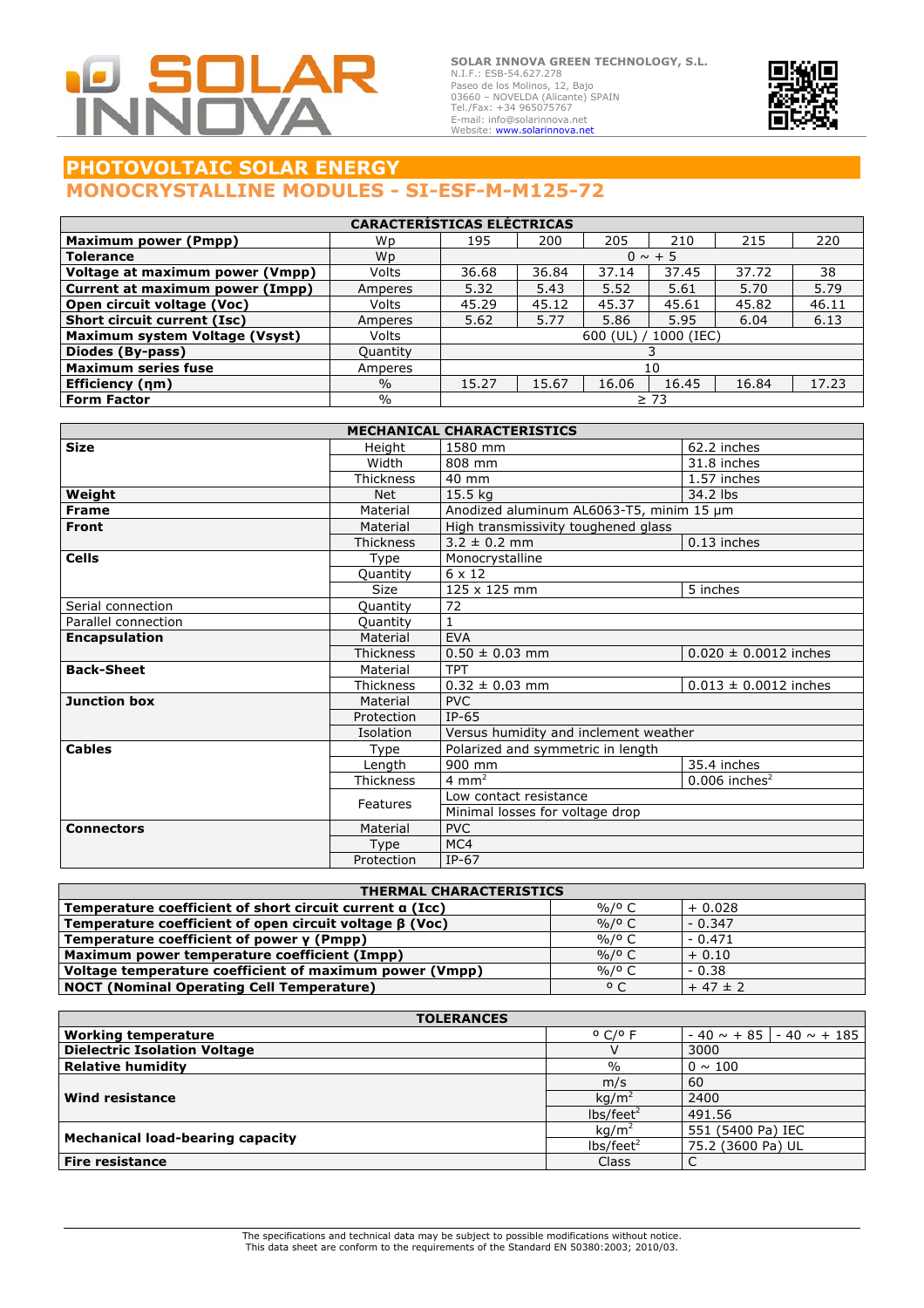

**SOLAR INNOVA GREEN TECHNOLOGY, S.L.** N.I.F.: ESB-54.627.278 Paseo de los Molinos, 12, Bajo 03660 – NOVELDA (Alicante) SPAIN Tel./Fax: +34 965075767 E-mail: info@solarinnova.net Website: www.solarinnova.net



# **PHOTOVOLTAIC SOLAR ENERGY MONOCRYSTALLINE MODULES - SI-ESF-M-M125-72**

#### **MEASUREMENTS PERFORMED IN ACCORDANCE WITH ASTM STANDARD TEST METHODS E1036, CORRECTED TO STANDARD TEST CONDITIONS (STC) Air quality/Spectral distribution**<br> **Luminous intensity/Radiation**<br>
W/m<sup>2</sup> 1000 **Luminous intensity/Radiation** M/m<sup>2</sup> 1000 **Cell temperature** º C 25

| <b>MEASUREMENTS PERFORMED IN SOLAR SIMULATOR</b> |                                |  |  |  |
|--------------------------------------------------|--------------------------------|--|--|--|
| <b>Class</b>                                     | AAA (according to IEC 60904-4) |  |  |  |
| Power measurement uncertainty is within          | $± 3 \%$                       |  |  |  |

| <b>STRUCTURAL CHARACTERISTICS</b> |                                                                                                                                                                                                                                  |  |  |
|-----------------------------------|----------------------------------------------------------------------------------------------------------------------------------------------------------------------------------------------------------------------------------|--|--|
| <b>Cells</b>                      | High efficiency cells with anti-reflective layer of Silicon Nitride.                                                                                                                                                             |  |  |
| <b>Electric conductors</b>        | Flat Copper (Cu) bath in a Tin (Sn) and Silver (Ag) alloy, which improves weldability.                                                                                                                                           |  |  |
| Welding                           | Of cells and drivers in sections for stress relief.                                                                                                                                                                              |  |  |
| Laminate                          | Composed of ultra-clear tempered glass on the front, thermostable, EVA encapsulant<br>embedding cells and electrical insulation on the rear formed by a tedlar and polyester<br>compound.                                        |  |  |
| Junction box                      | Hoses and quick connectors with anti-error. Include bypass diodes, interchangeables<br>thanks to the wiring system has no welds, all electrical contacts are made by pressure,<br>thus avoiding the possibility of cold welding. |  |  |

### **CHARACTERISTICS OF WORK**

- The power of solar cells vary in the output of the production process. The different power specifications of these modules reflect this dispersion.

- Cells during the early months of light exposure, may experience a degradation photonics could decrease the value of the maximum power of the module up to 3 %.

- The cells, in normal, operating conditions, reach a temperature above the standard measurement conditions of the laboratory. The NOCT is a quantitative measure of the increase. NOCT measurement is performed under the following conditions: radiation of 0.8 kW/m<sup>2</sup>, temperature 20° C and wind speed of 1 m/s.

- The electrical data reflects typical values of the modules and laminates as measured at the output terminals at the end of the manufacturing process.

| <b>WARRANTIES</b>            |                                |                                         |  |  |
|------------------------------|--------------------------------|-----------------------------------------|--|--|
| <b>Manufacturing defects</b> | Years                          |                                         |  |  |
| Performance                  | Minimal Rated Power<br>%/Years | 90 % at 12 years,<br>180 % at 25 vears. |  |  |



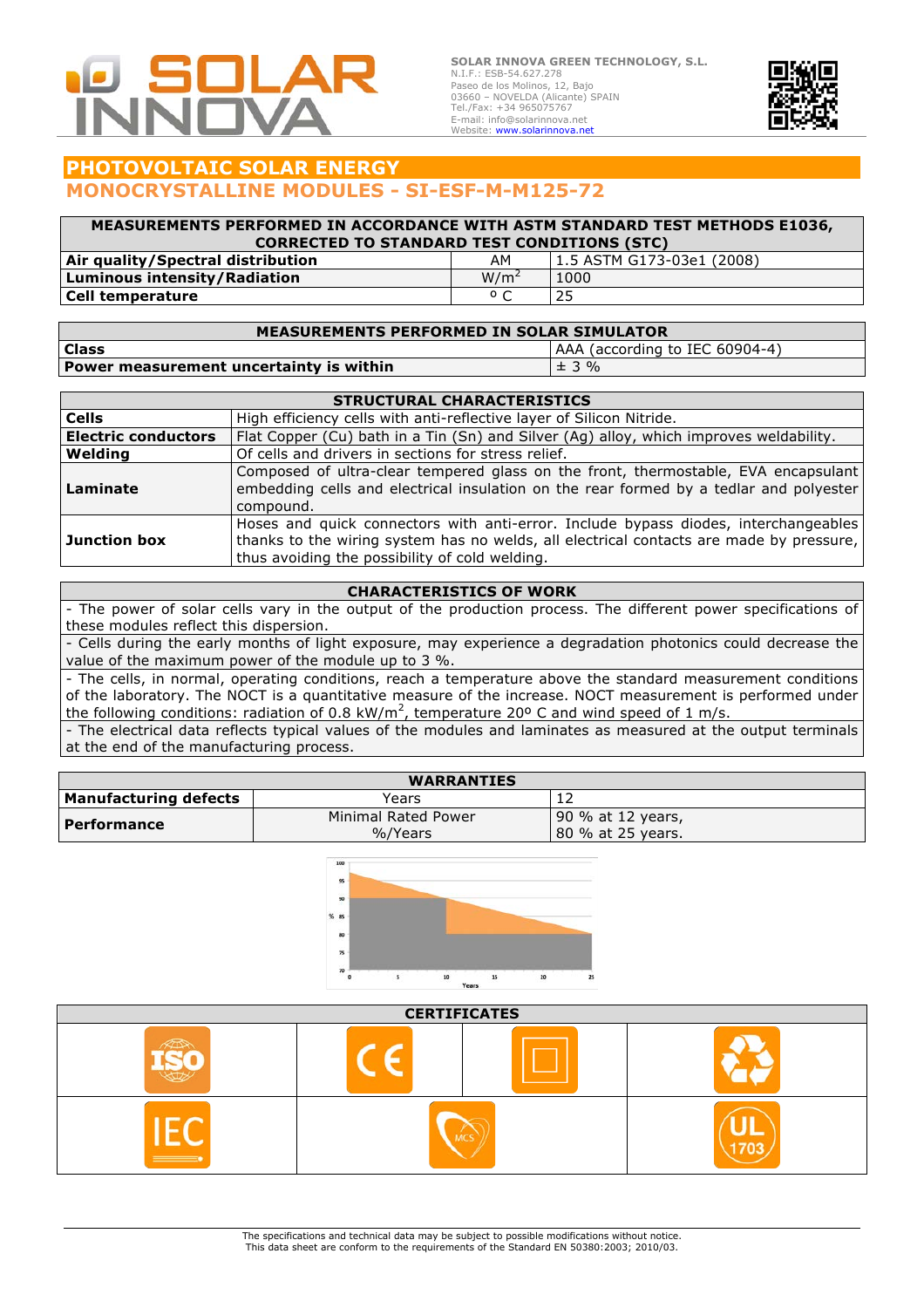

**SOLAR INNOVA GREEN TECHNOLOGY, S.L.** N.I.F.: ESB-54.627.278 Paseo de los Molinos, 12, Bajo 03660 – NOVELDA (Alicante) SPAIN Tel./Fax: +34 965075767 E-mail: info@solarinnova.net<br>Website: **www.solarinnova.net** 



### **PHOTOVOLTAIC SOLAR ENERGY MONOCRYSTALLINE MODULES - SI-ESF-M-M125-72**



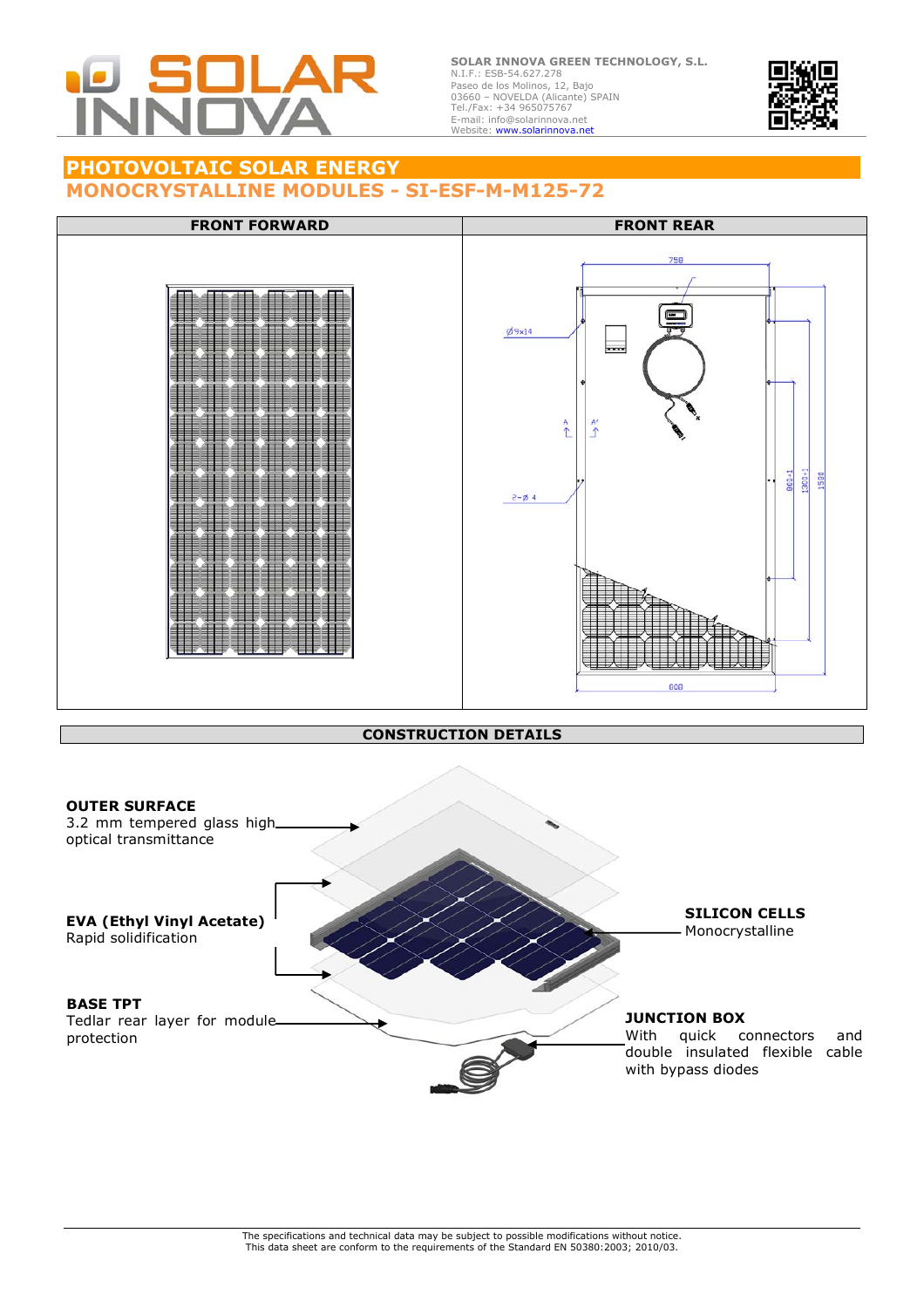

**SOLAR INNOVA GREEN TECHNOLOGY, S.L.** N.I.F.: ESB-54.627.278 Paseo de los Molinos, 12, Bajo 03660 – NOVELDA (Alicante) SPAIN Tel./Fax: +34 965075767 E-mail: info@solarinnova.net<br>Website: **www.solarinnova.net** 



## **PHOTOVOLTAIC SOLAR ENERGY MONOCRYSTALLINE MODULES - SI-ESF-M-M125-72**

#### **PERFORMANCE**